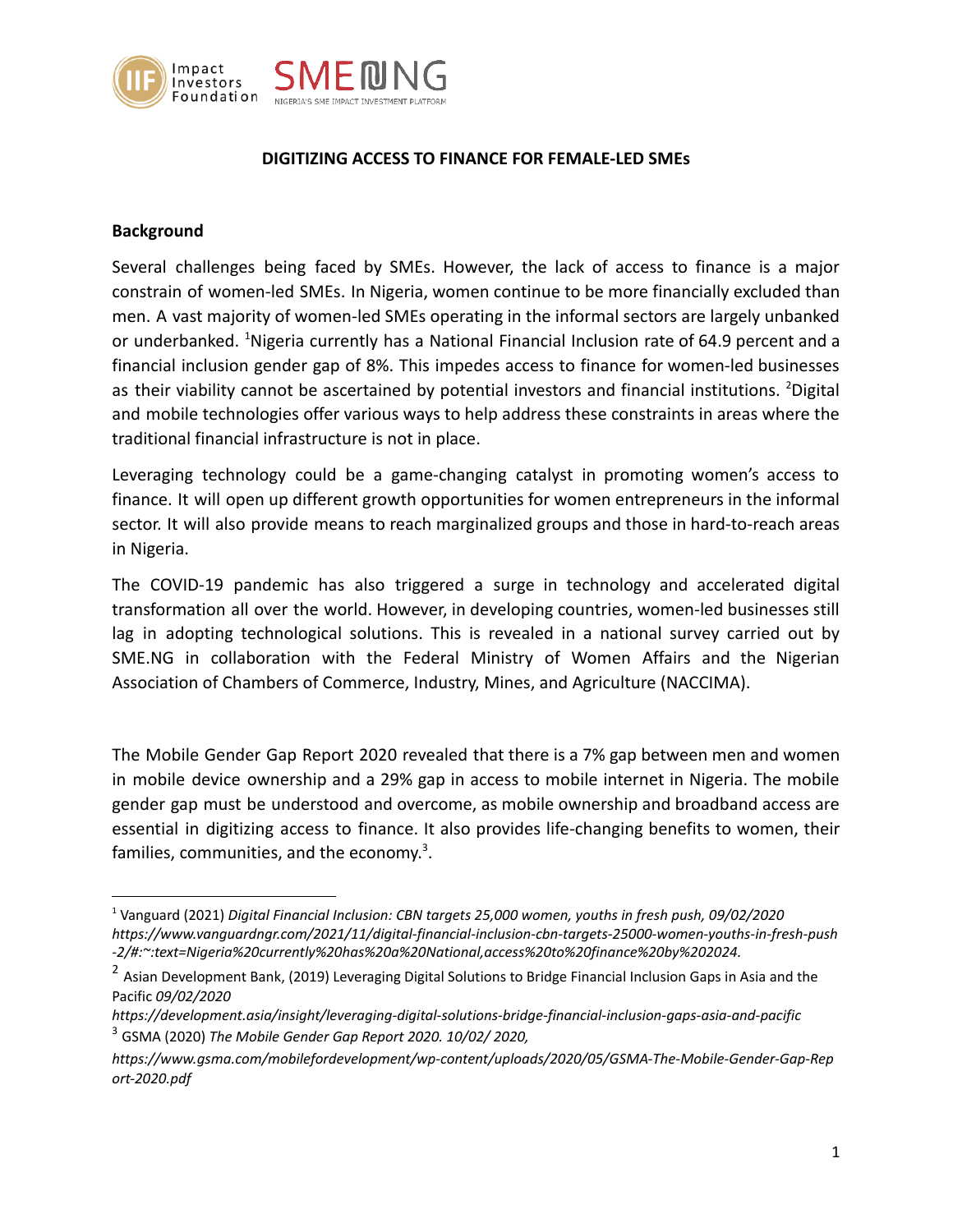Thus, this digitization workshop is being organized to promote discussions and collaborations between public and private sectors to promote, invest and adopt technology solutions as a means to bridge the financial inclusion gap, digital gender divide, and create opportunities for women to upskill.

## **Objective of the Workshop**

The overall objectives of the workshop include;

- i. To open a conversation on challenges and opportunities of digitizing access to finance for women SMEs in Nigeria.
- ii. To deliberate and provide strategies for the adoption of technologies bridges the financial inclusion gap.
- iii. To connect investors to entrepreneurs' digital innovations and solutions for women entrepreneurs.
- iv. To provide technical support to women SMEs to adopt digital transformation.

### **Expected Outcomes**

- **i.** Increased awareness of digitization for women entrepreneurs
- **ii.** Enhanced access to finance for female and financial inclusion for women SMEs
- **iii.** Increased partnerships and investments in digital solutions for SMEs.
- iv. Increased collaborations and commitment toward funding innovative solutions that bridge gender gap in Nigeria.

#### **Format and Structure**

The workshop will feature a keynote address on the bias access to finance for women SMEs and the digital gender divide in Nigeria. It will also feature an interactive panel session on; "**Women Access to Finance and Technology -** *What are the Barriers and Opportunities***"** to open up discussion between key players and stakeholders in the field of access to finance and digital transformation.

The workshop will be hosted virtually and shall run for 2 hours.

#### **Participants**

The target participants will comprise relevant representatives of government agencies, financial institutions, impact investors, digital transformation organizations and other stakeholders.

The event will also be open to the media, gender-based organizations and private sector firms

#### **Date and Venue**

The workshop will be held virtually and shall be hosted from IIFs and SME.NG's offices on 29<sup>th</sup> of March 2022 from 11:00 a.m. (WAT). Click **[HERE](https://us02web.zoom.us/meeting/register/tZEuf--opjwsE9OkZxpJMxoFcxHeVrxJjWII)** to register.